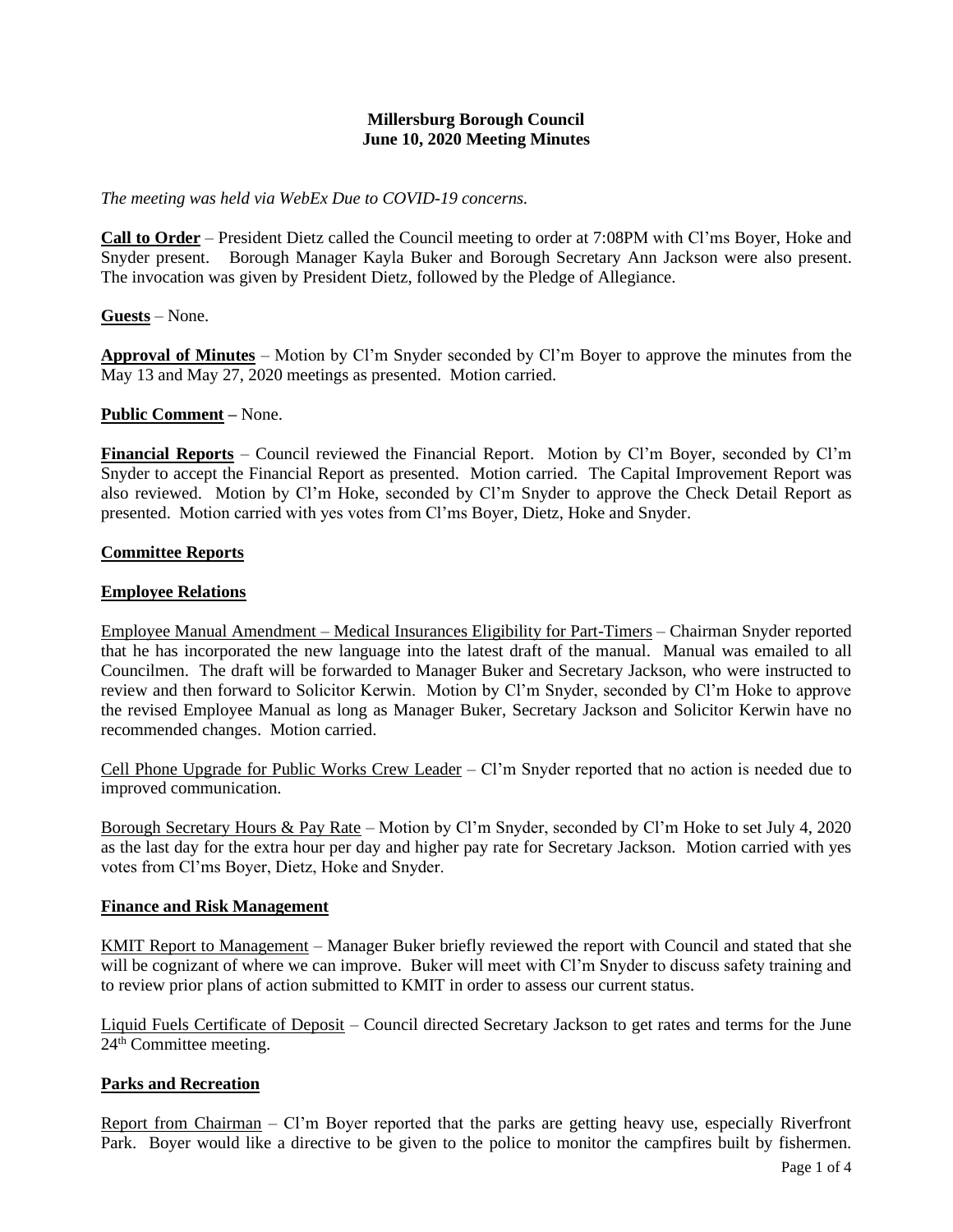Also, boats and parking need to be monitored for compliance. It was reported that the trash receptacles in the parks were overflowing over the weekend. Manager Buker will contact Paul Martz to ask his availability to pull the trash at 4and 8PM on the weekends. Cl'm Snyder suggested looking into solar powered compactor trashcans. President Dietz asked if the recycling containers at Riverfront Park could be repainted a consistent color.

Compost Site Gate Update – The gate was installed today. President Dietz directed Manager Buker to post the new information on the Borough's Facebook page.

MYO Park Renovations Project – Council received photos and/or drawings of the pavilion/tower and two pieces of children's play equipment, along with the color choices. President Dietz directed Manager Buker to set up a conference call with Chuck Strodoski with YSM, Cl'm Dietz, Cl'm Boyer and Manager Buker.

Parks Restrooms Reopening – Manager Buker reported that the Welcome Center restrooms are opened to match Sweet Treat's hours. The deadbolts function only from the outside, and are not allowed to be locked from the inside as this is a safety issue. The Public Works employees are using a sprayer to disinfect. Manager Buker was directed to work up daily cleaning time estimates and supply estimates for the June  $24<sup>th</sup>$ meeting.

Pavilion Rentals – Secretary Jackson requested direction regarding July pavilion rentals. Council agreed to open the restrooms for the rentals only and to amend the special COVID-19 agreement to reflect yellow and green phases maximum attendees of 25 and 250 respectively. The July 26<sup>th</sup> rental at MYO Park is to be rescheduled for Seal Park.

# **Property**

Report from Chairman – Cl'm Hoke reported that Steve Jones reported a roof leak at the Daniel Miller house. The leak around an attic exhaust vent was repaired using roof sealant. Hoke also reported that he will tour the Daniel Miller house with Mr. Jones and photograph necessary repairs for discussion at budget time.

Gator Quotes – Cl'm Hoke reported that he got a quote from Hoffman's Qutdoor for a 4-seater for \$19,261. Shreffler's Equipment quoted a 2-door and Land Pro Equipment did not respond to his request for a quote. To stay within the overall budgeted amount for the USDA grant, and due to the overage on the MYO compost site gate, we need to scale back on the cost of the Gator. Cl'm Hoke will ask the crew if they would prefer a 2-seater over a 4-seater or if they would rather give up the plow attachment. Manager Buker will contact USDA regarding the changes.

Borough Building Reopening/Socially Distant Public Meeting Policy – Council reviewed the policy as drafted by Manager Buker. President Dietz directed that the policy be dated June 11, 2020 and be released. Cl'm Hoke presented findings on the capacity of Council Chambers. Council's intent is to resume regular meetings in July. Hoke reported that there is room for nine officials and nine guests. The Borough building will remain closed until the July  $8<sup>th</sup>$  Council meeting when the matter will be revisited.

# **Public Safety**

Complaint Process Policy – Standard Operating Procedure – President Dietz directed that our Codes Enforcement Officer review the draft for her input and that this be put on the June  $24<sup>th</sup>$  legislative session agenda.

Police Meeting – There will be a meeting on June  $16<sup>th</sup>$  at 6:30PM with Pt'l Trego, Cl'ms Boyer and Snyder and either Cl'm Dietz or Ibberson to discuss hiring a new full time officer at a rate higher than the amount specified in the current contract.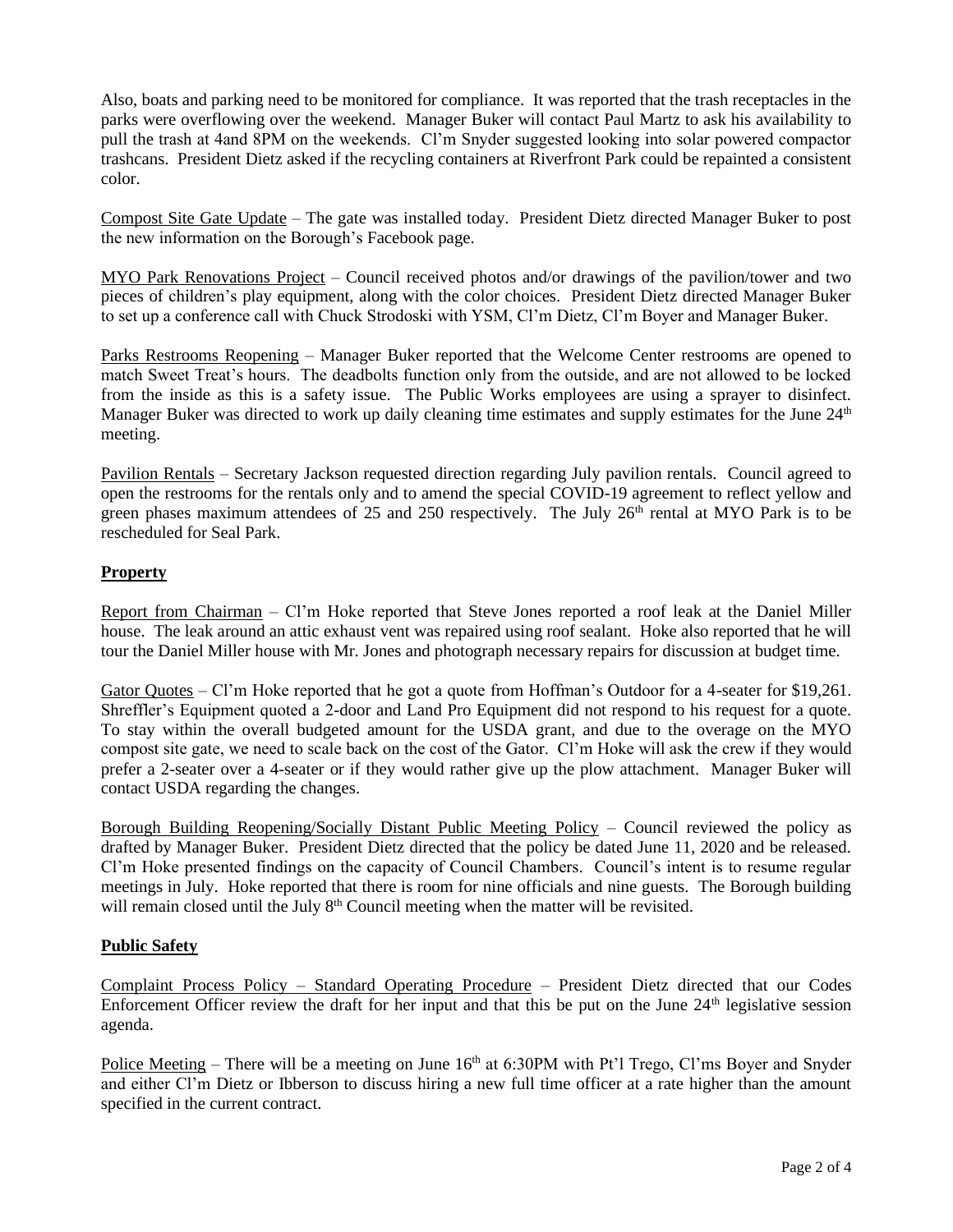# **Streets**

2020 Paving Project – President Dietz requested the paving dates. Manager Buker reported that Virginia Thornton sent New Enterprise's performance and payments bonds to Solicitor Kerwin for review.

The Public Works crew has been doing weekly pothole assessment and patching.

An additional topic for the June  $24<sup>th</sup>$  meeting will be parking meter reinstitution.

**Economic Development** – Chairman Dietz had nothing to report.

**Manager's Report –** Written report was provided to all Cl'ms. Additionally, Manager Buker reported:

- There are two vacant seats on the Zoning Hearing Board. The Borough's website and Facebook page have been updated.
- She will be researching applying for a KMIT safety grant.
- The brick base around the flagpole at Seal Park was damaged while a Public Works employee was mowing. Cl'm Snyder suggested Manager Buker document the incident for the employee's file and issue an oral warning.
- The fire extinguishers were serviced today.
- The front door lock needs to be replaced.
- Spring Gate Winery inquired about holding a socially distant event in Riverfront Park.

**Code Enforcement Report –** Council reviewed the written report as submitted by Karen Zaporozec. There is a meeting scheduled for June 19<sup>th</sup> including Ms. Zaporozec, Cl'm Boyer and Manager Buker to review property statuses.

**Engineer's Report** – Written report was provided to all Cl'ms.

101 West Street ADA Upgrades Project – Council received Gannett Fleming's architect's drawings of the restrooms, the plumbing and the ramps. We are required to have one more men's and one more women's restroom, but we may request leniency. Manager Buker and Cl'ms Hoke and Boyer will have a group discussion and review of drawings with the architect. Motion by Cl'm Snyder, seconded by Cl'm Hoke to approve the documents to be released for bids to be requested, based upon the outcome of the discussion and review with the architect. Motion carried.

#### **Unfinished Business**

HRG Invoice – Center Street Flood & Erosion Control Project – Council reviewed the latest invoice for \$400. Motion by Cl'm Hoke, seconded by Cl'm Snyder to forward the invoice to Dauphin County for payment. Motion carried.

Clean Up Day Rescheduled Date – Motion by Cl'm Hoke, seconded by Cl'm Snyder to set Clean Up Day for July 18<sup>th</sup> from 7AM until the bins are full and to give approval to Manager Buker and Secretary Jackson to secure the bins; we are not accepting tires. Motion carried with yes votes from Cl'ms Boyer, Dietz, Hoke and Snyder.

Council Vacancy Letter of Interest – Council reviewed a letter of interest from Alan D. Bowman. Manager Buker verified that Mr. Bowman is an active registered voter. Motion by Cl'm Hoke, seconded by Cl'm Snyder to approve the appointment of Alan Bowman; term to end December 31, 2021. Motion carried.